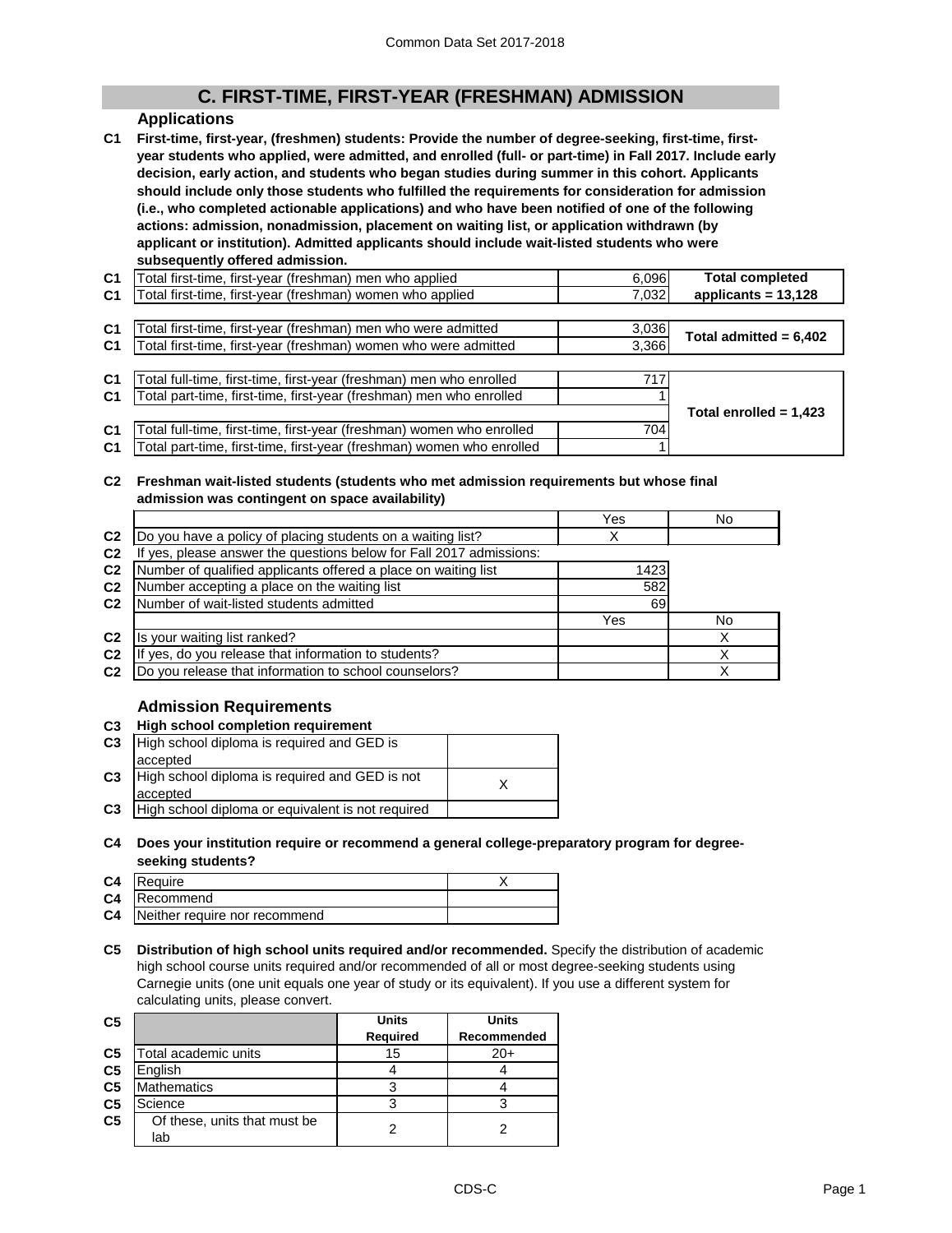| C <sub>5</sub> | Foreign language        | З |
|----------------|-------------------------|---|
| C <sub>5</sub> | Social studies          |   |
| C <sub>5</sub> | History                 |   |
| C <sub>5</sub> | Academic electives      | 3 |
| C <sub>5</sub> | <b>Computer Science</b> |   |
| C <sub>5</sub> | Visual/Performing Arts  |   |
| C <sub>5</sub> | Other (specify)         |   |

### **Basis for Selection**

**C6** Do you have an open admission policy, under which virtually all secondary school graduates or students with GED equivalency diplomas are admitted without regard to academic record, test scores, or other qualifications? If so, check which applies:

| C <sub>6</sub> | Open admission policy as described above for all students         |  |
|----------------|-------------------------------------------------------------------|--|
| C6             | Open admission policy as described above for most students, but-- |  |
| C6             | selective admission for out-of-state students                     |  |
| C6             | selective admission to some programs                              |  |
| C6             | other (explain):                                                  |  |
|                |                                                                   |  |

#### **C7 Relative importance of each of the following academic and nonacademic factors in first-time, firstyear, degree-seeking (freshman) admission decisions.**

| C <sub>7</sub> |                                     | <b>Very Important</b>   | Important      | <b>Considered</b> | <b>Not Considered</b> |
|----------------|-------------------------------------|-------------------------|----------------|-------------------|-----------------------|
| C <sub>7</sub> | Academic                            |                         |                |                   |                       |
| C <sub>7</sub> | Rigor of secondary school<br>record | X                       |                |                   |                       |
| C <sub>7</sub> | Class rank                          |                         | X              |                   |                       |
| C <sub>7</sub> | Academic GPA                        | X                       |                |                   |                       |
| C7             | Standardized test scores            | $\overline{\mathsf{x}}$ |                |                   |                       |
| C7             | <b>Application Essay</b>            | X                       |                |                   |                       |
| C <sub>7</sub> | Recommendation(s)                   | X                       |                |                   |                       |
| C7             | Nonacademic                         |                         |                |                   |                       |
| C <sub>7</sub> | Interview                           |                         |                |                   | X                     |
| C7             | <b>Extracurricular activities</b>   |                         | X              |                   |                       |
| C7             | Talent/ability                      |                         | $\overline{X}$ |                   |                       |
| C7             | Character/personal qualities        |                         | X              |                   |                       |
| C7             | First generation                    |                         |                | X                 |                       |
| C7             | Alumni/ae relation                  |                         |                | X                 |                       |
| C7             | Geographical residence              |                         |                |                   | X                     |
| C7             | State residency                     |                         |                |                   | X                     |
| C7             | Religious                           |                         |                |                   | X                     |
|                | affiliation/commitment              |                         |                |                   |                       |
| C7             | Racial/ethnic status                |                         |                | X                 |                       |
| C7             | Volunteer work                      |                         |                | X                 |                       |
| C7             | Work experience                     |                         |                | X                 |                       |
| C7             | Level of applicant's interest       |                         |                | X                 |                       |

## **SAT and ACT Policies**

| C <sub>8</sub> | <b>Entrance exams</b> |  |
|----------------|-----------------------|--|
|                |                       |  |

|                                                                            | Yes | No |
|----------------------------------------------------------------------------|-----|----|
| <b>C8A</b> Does your institution make use of SAT, ACT, or SAT Subject Test |     |    |
| scores in admission decisions for first-time, first-year, degree-seeking   |     |    |
| applicants?                                                                |     |    |

**C8A** If yes, place check marks in the appropriate boxes below to reflect your institution's policies for use in admission for Fall 2019.

| C8A |                       | <b>ADMISSION</b> |           |                  |                                        |                 |
|-----|-----------------------|------------------|-----------|------------------|----------------------------------------|-----------------|
| C8A |                       | Require          | Recommend | Require for Some | <b>Consider if</b><br><b>Submitted</b> | <b>Not Used</b> |
|     | <b>C8A SAT or ACT</b> |                  |           |                  |                                        |                 |
|     | C8A ACT only          |                  |           |                  |                                        |                 |
|     | <b>C8A SAT only</b>   |                  |           |                  |                                        |                 |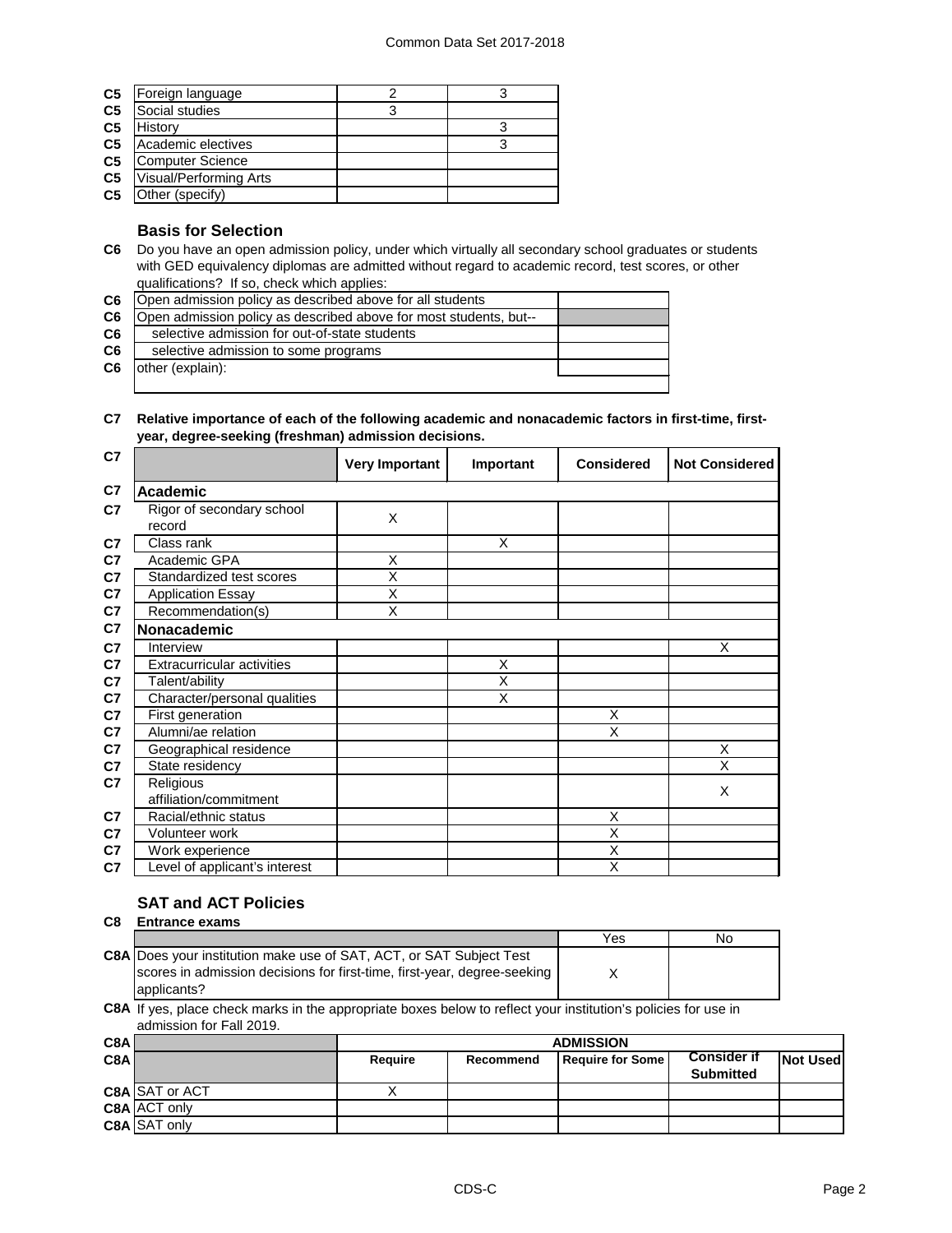| <b>C8A SAT and SAT Subject Tests or</b><br><b>ACT</b> |  |  |  |
|-------------------------------------------------------|--|--|--|
| <b>C8A SAT Subject Tests only</b>                     |  |  |  |

**C8B** If your institution will make use of the ACT in admission decisions for first-time, first-year, degree-seeking applicants for Fall 2019, please indicate which ONE of the following applies: (regardless of whether the writing score will be used in the admissions process):

**C8B** ACT with writing required

**C8B** ACT with writing recommended

**C8B** X ACT with or without writing accepted

**C8B** If your institution will make use of the SAT in admission decisions for first-time, first-year, degree-seeking applicants for Fall 2019 please indicate which ONE of the following applies (regardless of whether the Essay score will be used in the admissions process:

**C8B** SAT with Essay component required

**C8B** SAT with Essay component recommended

**C8B** SAT with or without Essay component accepted  $\overline{\phantom{a}}$  **X** 

**C8C** Please indicate how your institution will use the SAT or ACT writing component; check all that apply:

| C8C |                                              | <b>SAT</b> essay | <b>ACT</b> essay |
|-----|----------------------------------------------|------------------|------------------|
|     | C8C For admission                            |                  |                  |
|     | <b>C8C</b> For placement                     |                  |                  |
|     | <b>C8C</b> For advising                      | Х                |                  |
|     | <b>C8C</b> In place of an application essay  |                  |                  |
| C8C | As a validity check on the application essay | Х                |                  |
|     | C8C No college policy as of now              |                  |                  |
|     | <b>C8C</b> Not using essay component         |                  |                  |

**C8D In addition**, does your institution use applicants' test scores for academic advising?

| C8D |                                                                              | Yes | No |            |
|-----|------------------------------------------------------------------------------|-----|----|------------|
|     |                                                                              |     |    |            |
|     |                                                                              |     |    |            |
|     | <b>C8E</b> Latest date by which SAT or ACT scores must be received for fall- |     |    | March 15th |
|     | <b>C8E</b> Latest date by which SAT Subject Test scores must be received for |     |    |            |
|     | fall-term admission                                                          |     |    |            |

**C8F** If necessary, use this space to clarify your test policies (e.g., if tests are recommended for some students, **C8F The SAT or ACT is not required for non-US citizen applicants attending high school outside of the U.S., but it will be used in admission and scholarshp decisions if submitted.**

**C8G** Please indicate which tests your institution uses for placement (e.g., state tests):

| C8G SAT  |                                  |  |
|----------|----------------------------------|--|
| C8G ACT  |                                  |  |
|          | <b>C8G</b> SAT Subject Tests     |  |
| $C8G$ AP |                                  |  |
|          | C8G CLEP                         |  |
|          | <b>C8G</b> Institutional Exam    |  |
|          | <b>C8G</b> State Exam (specify): |  |

### **Freshman Profile**

Provide information for ALL enrolled, degree-seeking, full-time and part-time, first-time, first-year (freshman) students enrolled in Fall 2017, including students who began studies during summer, international students/nonresident aliens, and students admitted under special arrangements.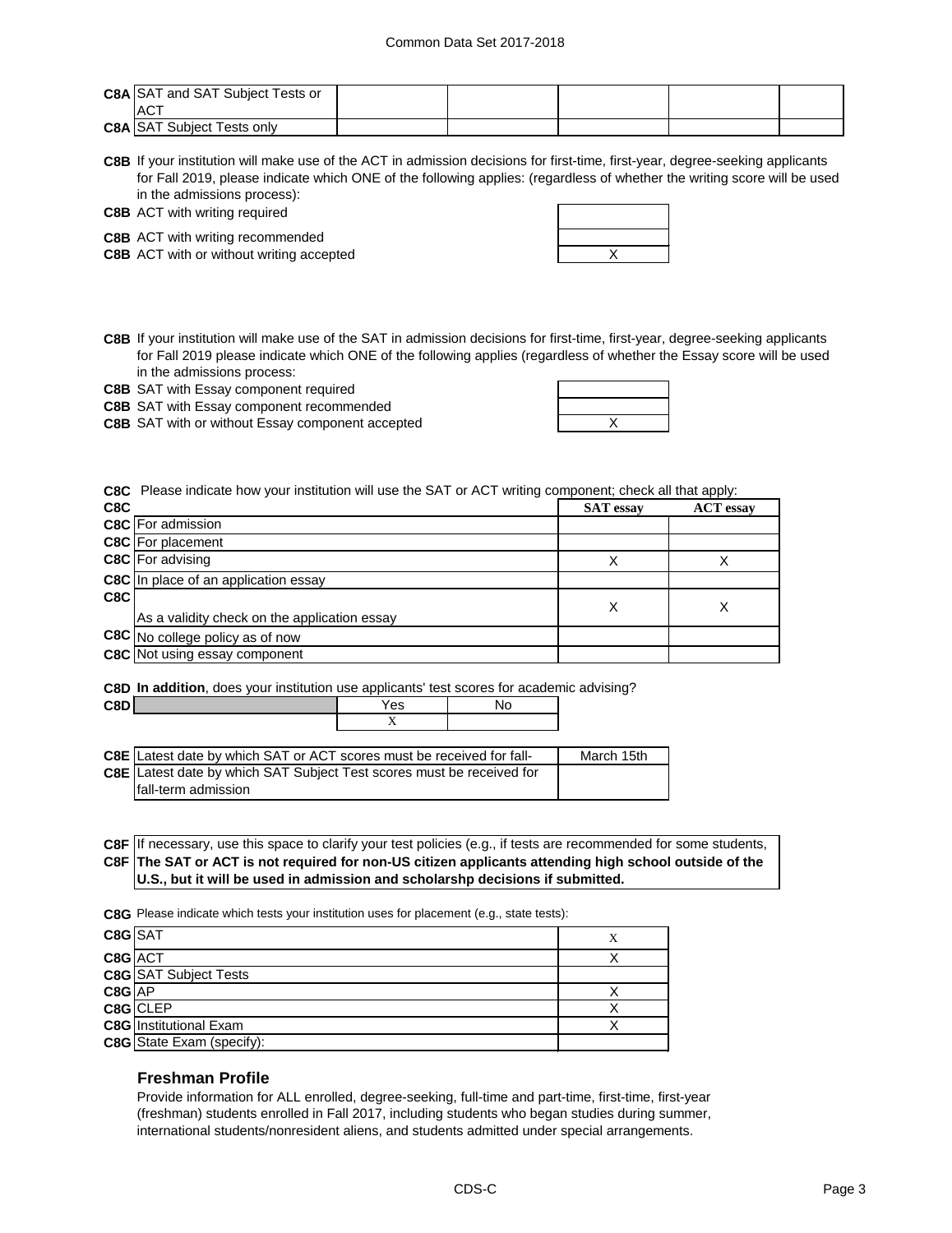**C9 Percent and number of first-time, first-year (freshman) students enrolled in Fall 2017 who submitted national standardized (SAT/ACT) test scores. Include information for ALL enrolled, degree-seeking, first-time, first-year (freshman) students who submitted test scores. Do not include partial test scores (e.g., mathematics scores but not critical reading for a category of students) or combine other standardized test results (such as TOEFL) in this item.** *Do* **not convert SAT scores to ACT scores and vice versa.** *Do* **convert Old SAT scores to New SAT scores using the College Board's concordance tools and tables (sat.org/concordance).**

| C9             | Percent submitting SAT scores     |                 | 36% Number submitting SAT scores | 512                                                   |
|----------------|-----------------------------------|-----------------|----------------------------------|-------------------------------------------------------|
| C9             | Percent submitting ACT scores     |                 | 72% Number submitting ACT scores | 1029                                                  |
|                |                                   |                 |                                  |                                                       |
| C9             |                                   | 25th Percentile | 75th Percentile                  |                                                       |
| C9             | <b>SAT Evidence-Based Reading</b> |                 |                                  |                                                       |
|                | and Writing                       | 630             | 710                              |                                                       |
| C <sub>9</sub> | <b>SAT Math</b>                   | 640             | 730                              |                                                       |
|                | <b>SAT Essay</b>                  | ΝA              | NА                               |                                                       |
| C9             | <b>ACT Composite</b>              | 28              | 32                               |                                                       |
| C9             | <b>ACT Math</b>                   | 27              | 31                               |                                                       |
| C9             | <b>ACT English</b>                | 28              | 34                               |                                                       |
| C <sub>9</sub> | <b>ACT Writing</b>                | 20              | 26                               | Test taken between Sep 2015 and June 2016. 1-36 scale |
|                |                                   |                 |                                  |                                                       |

**C9** Percent of first-time, first-year (freshman) students with scores in each range:

| C9             |                      | <b>SAT Evidence-</b> |                    |                 |
|----------------|----------------------|----------------------|--------------------|-----------------|
|                |                      | <b>Based Reading</b> |                    |                 |
|                |                      | and Writing          | <b>SAT Math</b>    |                 |
| C <sub>9</sub> | 700-800              | 37.89%               | 47.27%             |                 |
| C <sub>9</sub> | 600-699              | 52.74%               | 41.60%             |                 |
| C9             | 500-599              | 7.81%                | 9.77%              |                 |
| C9             | 400-499              | 1.17%                | 1.17%              |                 |
| C <sub>9</sub> | 300-399              | 0.39%                | 0.19%              |                 |
| C <sub>9</sub> | 200-299              |                      |                    |                 |
|                | Totals should = 100% | 100.00%              | 100.00%            |                 |
| C9             |                      | <b>ACT Composite</b> | <b>ACT English</b> | <b>ACT Math</b> |
| C9             | 30-36                | 62.29%               | 68.80%             | 41.69%          |
| C <sub>9</sub> | 24-29                | 36.15%               | 27.99%             | 53.35%          |
| C <sub>9</sub> | 18-23                | 1.26%                | 2.33%              | 4.28%           |
| C <sub>9</sub> | $12 - 17$            | 0.30%                | 0.78%              | 0.68%           |
| C <sub>9</sub> | $6 - 11$             |                      | 0.10%              |                 |
| C <sub>9</sub> | Below 6              |                      |                    |                 |
|                | Totals should = 100% | 100.00%              | 100.00%            | 100.00%         |

**C10** Percent of all degree-seeking, first-time, first-year (freshman) students who had high school class rank within each of the following ranges (report information for those students from whom you collected high school rank information).

| 52%<br>C10 Percent in top tenth of high school graduating class                                        |                          |
|--------------------------------------------------------------------------------------------------------|--------------------------|
| C10 Percent in top quarter of high school graduating class<br>79%                                      |                          |
| C10 Percent in top half of high school graduating class                                                | $95\%$ Top half +        |
| C10 Percent in bottom half of high school graduating class                                             | 5% bottom half = $100\%$ |
| $1\%$<br><b>C10</b> Percent in bottom quarter of high school graduating class                          |                          |
| <b>C10</b> Percent of total first-time, first-year (freshmen) students who submitted high school class |                          |
| rank:                                                                                                  | 28%                      |

**C11** Percentage of all enrolled, degree-seeking, first-time, first-year (freshman) students who had high school grade-point averages within each of the following ranges (using 4.0 scale). Report information only for those students from whom you collected high school GPA.

| C11 Percent who had GPA of 3.75 and higher      | 43.85% |
|-------------------------------------------------|--------|
| C11 Percent who had GPA between 3.50 and 3.74   | 24.53% |
| C11   Percent who had GPA between 3.25 and 3.49 | 16.09% |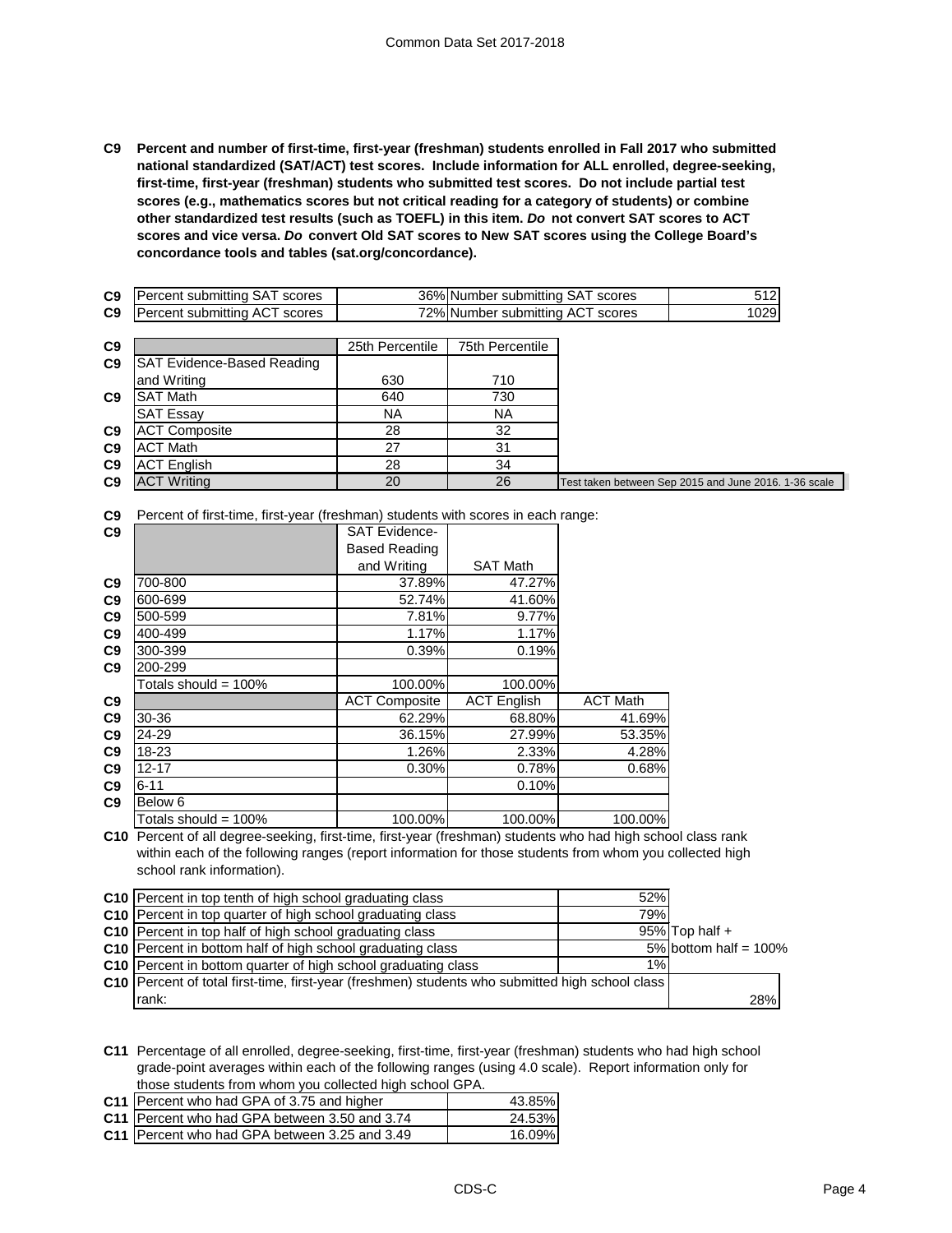| C11 Percent who had GPA between 3.00 and 3.24  | 9.63%   |
|------------------------------------------------|---------|
| C11 Percent who had GPA between 2.50 and 2.99  | 5.83%   |
| C11   Percent who had GPA between 2.0 and 2.49 | 0.07%   |
| C11   Percent who had GPA between 1.0 and 1.99 |         |
| C11 Percent who had GPA below 1.0              |         |
| Totals should = 100%                           | 100.00% |

| C12 Average high school GPA of all degree-seeking, first-time, first-year<br>(freshman) students who submitted GPA: | 3.62    |
|---------------------------------------------------------------------------------------------------------------------|---------|
| C12   Percent of total first-time, first-year (freshman) students who<br>submitted high school GPA:                 | 100.00% |

## **Admission Policies**

### **C13 Application Fee**

| C <sub>13</sub> |                                                             | Yes     | No |
|-----------------|-------------------------------------------------------------|---------|----|
|                 | C13 Does your institution have an<br>application fee?       |         |    |
|                 | C13 Amount of application fee:                              | \$60.00 |    |
| C <sub>13</sub> |                                                             | Yes     | No |
|                 | C13 Can it be waived for applicants<br>with financial need? |         |    |

**C13** If you have an application fee and an on-line application option,

| C13 Same fee: |  |
|---------------|--|
|               |  |

|  |   | arror mio applic |
|--|---|------------------|
|  |   |                  |
|  |   |                  |
|  | X |                  |
|  |   |                  |
|  |   |                  |
|  |   |                  |
|  |   |                  |
|  |   |                  |

|                 | C13 Free:<br>C <sub>13</sub> Reduced: |     |    |
|-----------------|---------------------------------------|-----|----|
| C <sub>13</sub> |                                       | Yes | N٥ |
|                 | C43 Can an line application foo he    |     |    |

| C13 Can on-line application fee be |  |
|------------------------------------|--|
| waived for applicants with         |  |
| financial need?                    |  |
|                                    |  |

### **C14 Application closing date**

| C <sub>14</sub> |                                             | Yes  | No |
|-----------------|---------------------------------------------|------|----|
|                 | C14 Does your institution have an           |      |    |
|                 | application closing date?                   |      |    |
|                 | <b>C14</b> Application closing date (fall): | 1/15 |    |
|                 | C14 Priority date:                          | 1/15 |    |

| C <sub>15</sub> |                                                                       |  |
|-----------------|-----------------------------------------------------------------------|--|
|                 | C15 Are first-time, first-year students accepted for terms other than |  |

## **C16 Notification to applicants of admission decision sent** *(fill in one only)*

| C16 On a rolling basis beginning |       |
|----------------------------------|-------|
| $(data)$ :                       |       |
| $C16$ By (date):                 | 1-Apr |
| C16 Other:                       |       |
|                                  |       |

## **C17 Reply policy for admitted applicants** *(fill in one only)*

| <b>C17</b> Must reply by (date):                 |     |
|--------------------------------------------------|-----|
| C17 No set date:                                 |     |
| C17 Must reply by May 1 or within                |     |
| weeks if notified                                |     |
| thereafter                                       |     |
| C17 Other:                                       |     |
|                                                  |     |
| <b>C17</b> Deadline for housing deposit (MM/DD): | 5/1 |